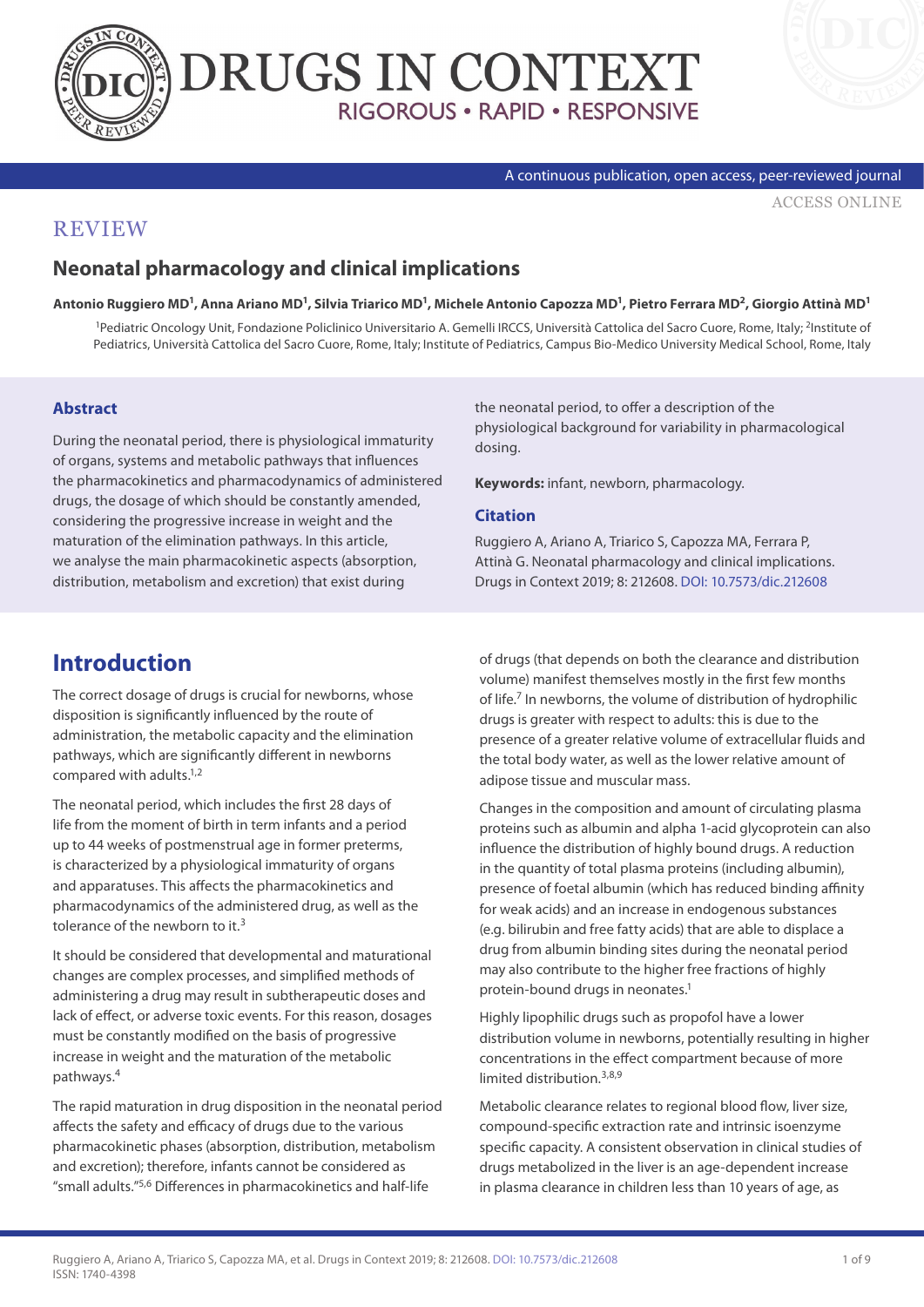compared with adults, which necessitates relatively higher weight-based dose requirements.<sup>1</sup>

The final destiny of most drugs and their metabolites is elimination via the renal route. Consequently, it is important to understand its maturation. Maturation of renal elimination capacity is a continuous process that starts during foetal organogenesis and is completed only at the end of childhood. In neonates, glomerular filtration rate (GFR) is mainly based on the weight at birth and on the postnatal age with a two- to fourfold increase in GFR in the first 4 weeks of postnatal age. However, renal elimination covers both GFR and renal tubular transport activity (both excretion and absorption). Collectively, developmental changes in renal function may dramatically alter the plasma clearance of compounds, with extensive renal elimination and that constitutes a major determinant of the age-appropriate selection of a dose regimen.<sup>10,11</sup>

In general, it is known that the excretion mechanism of drugs is reduced in all infants; however, these processes cannot be generalised and the response to each drug, as well as the elimination pathway involved, must be analysed on a caseby-case basis.<sup>12</sup>

The investigation and understanding of the response mechanisms of the neonatal organism to administered drugs is extremely useful to determine the correct dosage.<sup>13</sup> However, many of the drugs for neonatal use remain poorly studied, and their dosage is often based on information that is extrapolated from their use in adults or in older children. This is because conducting clinical trials during the neonatal period is problematic for ethical and logistical reasons.14–16

Little information exists about the effect of human ontogeny on interactions between drugs and receptors and the consequence of these interactions (i.e. the pharmacodynamics).

In this article, we analyse the main aspects of pharmacokinetics (absorption, distribution, metabolism and excretion) that are typical of the neonatal period.

# **Drug absorption**

The absorption of drugs is different in children up to 2 years and is affected by the maturation process of the various organs.17

At gastric level, there is a variation in pH, which is neutral at birth. In the first 24 hours after birth, it is 1–3 and returns to neutral around the eighth day, and subsequently it decreases to match the values of an adult around the second to third year of life. If the pH of the stomach is high, drugs that are weak acids are absorbed slower than drugs that are weak bases. For this reason, in newborns there is good gastric absorption of acidlabile drugs, such as benzylpenicillin, ampicillin, amoxicillin and erythromycin.

The rate of gastric emptying appears to be directly influenced by gestational and postnatal age as well as the type of feeding. Infants have a delayed gastric emptying (6–8 hours) that determines a delay in the absorption of drugs and in reaching the concentration peak, with a reduced concentration peak. Gastric emptying is also conditioned by the composition of the meal and is faster in neonates after they are fed an extensively hydrolysed formula than an intact protein or partially hydrolysed formula. In contrast, slower gastric emptying times have been reported with increasing caloric density and medium-chain triglycerides in premature infants. Gastric emptying time appears to approach adult values within the first 6–8 months of life.18–20

Together with the reduced synthesis of bile acids and the delayed gastrointestinal transit, all these conditions cause a reduction in the absorption of orally administered drugs in the neonatal period.21 The gastrointestinal absorption of the drugs is then completed around the fourth month of life, when both passive and passive transport processes reach maturation.<sup>3,9</sup> Conversely, in newborns and young children up to 2 years there is an increased absorption of transdermally administered drugs, due to the lesser thickness of the epidermis and the stratum corneum. Other factors contribute to the acceleration in the absorption of transdermally administered drugs in this age period such as increased skin perfusion due to the immaturity of vasomotor system, the increase in the water content and the high ratio between body surface and weight.<sup>22</sup> In fact, the ratio of the total body water to body weight is higher in newborns compared with that in older children and adults (the total body water decreases from 80% of body weight at birth to 60% at 1 year). The total body water gradually decreases with age and reaches adult value by the age of 12 years.<sup>6</sup>

The intramuscular absorption of drugs in newborns is negatively influenced by the reduced mass, perfusion and muscle contractility. However, it is also influenced by the physicochemical characteristics of the drugs such as the pH, molecular weight, solubility and dissolution rate. In fact, watersoluble drugs show an increased intramuscular absorption in newborns who have a high intramuscular water content and a large amount of capillaries in the skeletal muscles.<sup>10,23</sup>

The rectal absorption of drugs is generally increased in newborns; however, the variability in the depth of administration or in the retention of drugs can vary their absorption, similarly to adults. In fact, drugs administered at deep rectal level reach the hepatic level directly through the superior rectal veins, whereas drugs administered at distal rectal level reach the systemic circulation via the medium and inferior rectal veins.24,25

# **Drug distribution**

After absorption, drugs are distributed in the various body compartments depending on their physicochemical properties such as molecular weight, ionization constant and solubility in water and in lipids. The distribution of the drug varies depending on the age of the individual and also on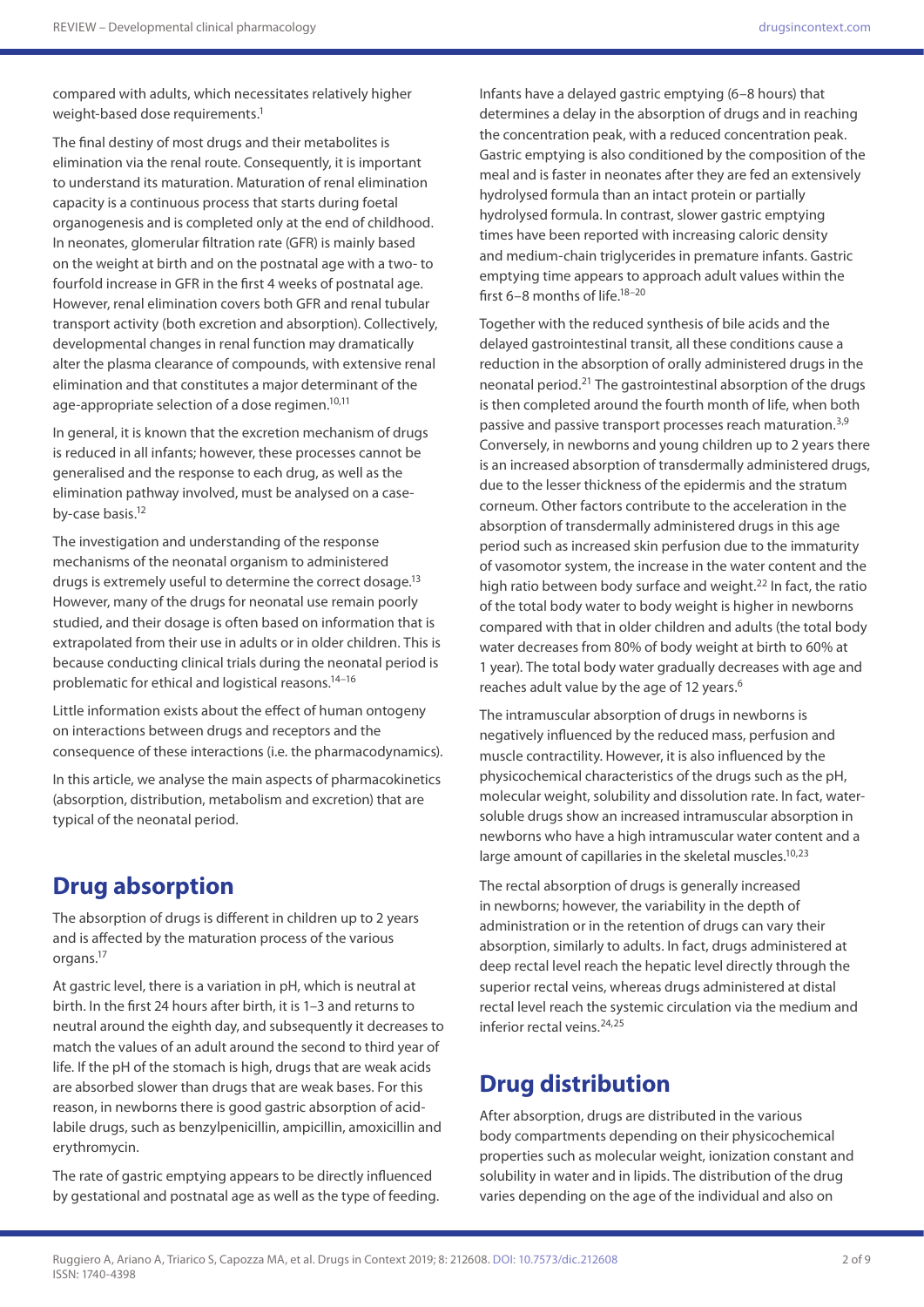| <b>Body fluid</b>                     | <b>Patient age</b> |                          |            |           |                |              |
|---------------------------------------|--------------------|--------------------------|------------|-----------|----------------|--------------|
|                                       | 3 month<br>foetus  | <b>Term</b><br>gestation | 4-6 months | 12 months | <b>Puberty</b> | <b>Adult</b> |
| % of total body water <sup>a</sup>    | 92                 | 75                       | 60         |           | ~100           | $50 - 60$    |
| % of extracellular fluid <sup>a</sup> | 65                 | $35 - 44$                | 23         | $26 - 30$ | 20             | 20           |
| % of intracellular fluid <sup>a</sup> | 25                 | 33                       | 37         |           | 40             | 40           |

the permeability of the cell membrane, on the extent of its binding to proteins, the binding capacity of individual tissues and on the change in the volume of the extracellular fluids in proportion to the total quantity of water in the body. $3,26$ 

Finally, drug transporters such as the ABC efflux pump P-glycoprotein (MDR1/ABCB1), which show an ontogenic profile not only in the small intestine but also in the lung, can influence drug distribution because these transporters can markedly influence the extent to which drugs cross membranes in the body and whether drugs can penetrate or are secreted from the target sites (e.g. cerebrospinal fluid).<sup>22</sup>

Newborns, compared with children and adults, have a relatively higher volume of extracellular fluid and body water content, with a relatively reduced concentration of adipose tissue and reduced muscle mass. In particular, premature babies have a relatively reduced body fat content, increased membrane permeability and water content that is even greater compared with that of full-term babies.<sup>27</sup>

The body water content is greater in newborns, where it represents 80–90% of the body weight with respect to a low fat content, which is equivalent to approximately 10–15% (Table 1).28 In newborns, this condition determines the high volume of distribution of water-soluble drugs, which reduces their bodily distribution during growth as a result of the reduction of the concentration of water in the body. Therefore, in newborns and children the high volume of distribution of hydrophilic drugs involves the need of larger doses of the drug by body weight to reach therapeutic concentrations.<sup>3</sup>

In addition to this, changes in the composition and the amount of circulating plasma proteins, such as albumin and alpha 1-acid glycoprotein, can alter the distribution of drugs: the affinity of albumin for acidic drugs increases from birth to early infancy.

The binding of drugs with plasma proteins (generally acidic drugs bind to albumin and basic drugs to globulins, alpha 1-acid glycoprotein and lipoproteins) is reduced in infants and children up to 2 years due to a lower concentration of plasma proteins in children than in adults (59 g/L against 72 g/L in adults) and due to their reduced ability to bind to the drugs. It is also important to bear in mind that in newborns, both physiologically and as a result of pathologies, there may be an increase in the plasma

concentrations of bilirubin and free fatty acids, which compete with the binding of the drugs to albumin.<sup>29</sup>

With regard to drug distribution in the central nervous system (CNS), in newborns the intracranial concentration of the drug is greater with respect to that in children and adults due to the reduction of binding proteins, the greater encephalic weight, the high ratio between encephalic blood flow and systemic blood flow as well as the high volume of cerebrospinal fluid, brain and spinal cord with respect to the body surface area.<sup>30</sup>

Another factor that contributes to this process is the increased vascular permeability from the encephalic interstitial fluid and from the cerebrospinal fluid through the blood–brain barrier (formed by the endothelium in the brain) and the blood– cerebrospinal fluid barrier (including the endothelium of the choroid plexuses), which are believed to be more immature and therefore more permeable to drugs in newborns, with increased risk of overdose and toxicity.31,32

## **Drug metabolism**

## Liver metabolism

In general, the rate of drug elimination by biotransformation in neonates and infants is slower than that in adults. During the first week of life, there are rapid physiological postnatal changes in the liver blood flow, including increasing portal vein blood flow, and gradual closure of the ductus venosus shunt. In addition, the loss of the umbilical blood supply causes changes in hepatic oxygenation. These relevant changes may affect the capacity of not only hepatic drug metabolism but oral bioavailability in neonates.<sup>18</sup>

In addition to this, the low concentration of plasma proteins, presence of a qualitatively different albumin, high serum concentration of substances such as bilirubin and fatty acids and low blood pH determine a reduced binding of the drug to plasma proteins, with consequent increase of the free fraction of the drug (Figure 1).33 In addition to this, the reduction of the metabolism of bile acids due to the immaturity of the liver may determine an increase in the clearance of the drug, which is normally excreted in the bile, with a consequent increased risk of toxicity.<sup>34</sup>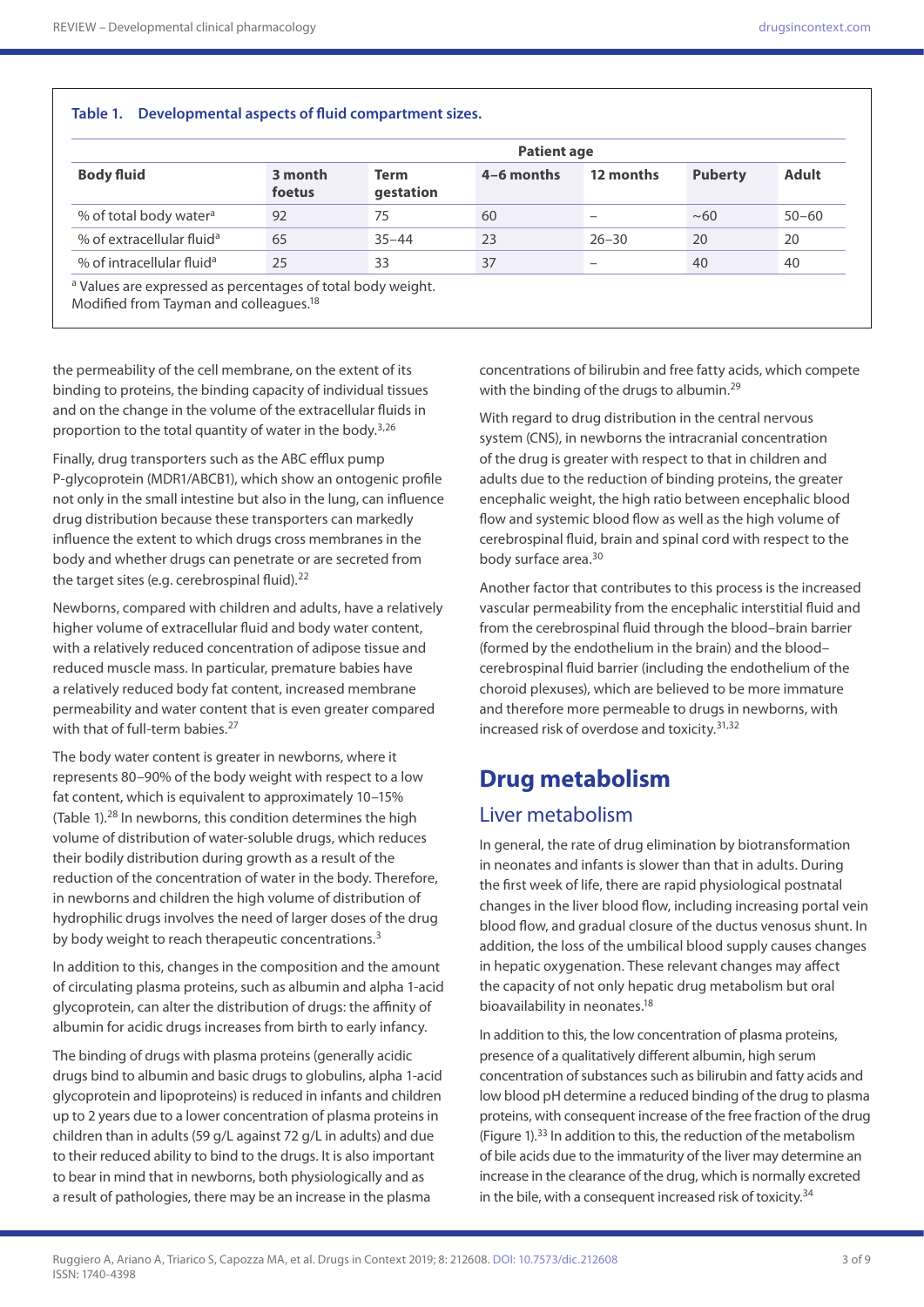

### **Phase I and II reactions**

Paediatric patients, especially neonates, exhibit distinct hepatic drug metabolism activity from adults due to differences in P450 expression during development. Mechanisms regulating paediatric gene expression and induction may also differ from those of adults. Drug metabolism occurs through phase I and phase II reactions, which, in newborns and children, are not entirely developed processes.35

With regard to phase I reactions, it is important to analyse the CYP system, the different forms of which mature at different times.

For the metabolism of non-CYP or UGT-dependent drugs, the influence of age is less known.

### **Phase I reactions**

The CYP-dependent metabolism at birth is 50–70% of that in adults. Between 2 and 3 years of age, CYP enzymatic activity is higher in children than in adults in respect of CYP1A2, CYP2C9 and CYP3A4 isoforms, whereas the portion of drug metabolised by CYP2C19, CYP2D6, NAT2 and UGT is similar to that in adults.36

CYP1A2 is hardly visible in the microsomes of newborns: it increases at around 1–3 months and reaches 50% of the concentration present in adults at 1 year of age. Two methylxanthines (caffeine and theophylline), utilized for treatment of apnoea, have been utilized extensively to evaluate CYP1A2 in vivo in young children.

At birth, caffeine-3-demethylation, a measure of CYP1A2 activity, is very low. Consequently, Erenberg and colleagues published that the efficacious dose of caffeine is 10 mg/kg every day.37

The half-life of caffeine is 72–96 hours in infants compared with approximately 5 hours in older children and adults. Similarly, 8-hydroxylation of theophylline is reduced at birth. Nevertheless, longitudinal data indicate a rapid maturation process for CYP1A2, as it appears to reach adult levels within the first year of life, often within the first 6 months of life. Finally, it is important to note that caffeine activity is highly inducible by drugs, diet and exogenous toxins such as cigarette smoke. In adults**,** variability in CYP1A2 activity of up to hundredfold has been reported.22

Moreover, Blake and colleagues reported that caffeine elimination half-life in neonates who are breast-fed is longer than that of formula-fed infants.<sup>38</sup> This information suggests that the composition of infant diet (i.e. an environmental factor) can influence the pattern of ontogenic expression of a drugmetabolizing enzyme.

The CYP3A subfamily consists of CYP3A4, CYP3A5, CYP3A7 and CYP3A43. CYP3A43 is not known to play a significant role in hepatic metabolism. It has been established that CYP3A4 is the predominant CYP3A enzyme in adults, whereas CYP3A7 is the predominant CYP3A enzyme in foetus and infants. Moreover, CYP3A5 is expressed more in children and adolescents than in adults. Furthermore, there is a great deal of overlap of specificity of ability for CYP3A4 and CYP3A7 to metabolize therapeutic agents.

In 2003, Stevens and colleagues published the results of examining the largest collection of foetal and paediatric 212 liver samples and demonstrated that CYP3A7 has a high expression between 94 and 168 postconceptional days on a pmol/mg basis of total hepatic protein. The level at birth is less than half that of the high prenatal value, but it remains higher than adult CYP3A4 levels.

CYP3A7 content remains higher than CYP3A4 content until at least 6 months of age. CYP3A4 protein level increased very gradually during the first 6 months of age, and levels for the 5- to 15-year age group were lower compared with adults.<sup>39</sup>

Proteins in the CYP2C family develop early during the neonatal period. The ontogeny of CYP2C9 is much better understood than CYP2C19. Indeed, hepatic liver samples have shown that CYP2C9 activity is functionally very low just prior to birth. However, much like CYP2D6, this activity increases quickly in the first year of life.<sup>22</sup>

Phenytoin is an example of the effects of this very low level of CYP2C9 activity at birth.<sup>40</sup> For this reason, the recommended daily dose for newborns is 5 mg/kg/day, but by 6 months to 3 years of age this increases to 8–10 mg/kg/day, consequent to increased CYP2C9 activity.

Benzodiazepines and proton pump inhibitors are the two major pharmaceutical classes of drugs that are metabolized by CYP2C19 and are used in the literature to indirectly determine the ontogeny of CYP2C19 activity.<sup>41</sup> Hydroxylation of diazepam is a classic example of the effects of the maturation process of CYP2C19.42 In neonates, the half-life of diazepam is reported to be 50–90 hours. It decreases in the first year of life (diazepam half-life 40–50 hours) and becomes much closer to the adult value, which is reported to be 20–50 hours*.* 43

All proton pump inhibitors other than rabeprazole are metabolized by CYP2C19. The biotransformation of pantoprazole is predominantly dependent on CYP2C19 activity. When the weight-normalized apparent oral clearance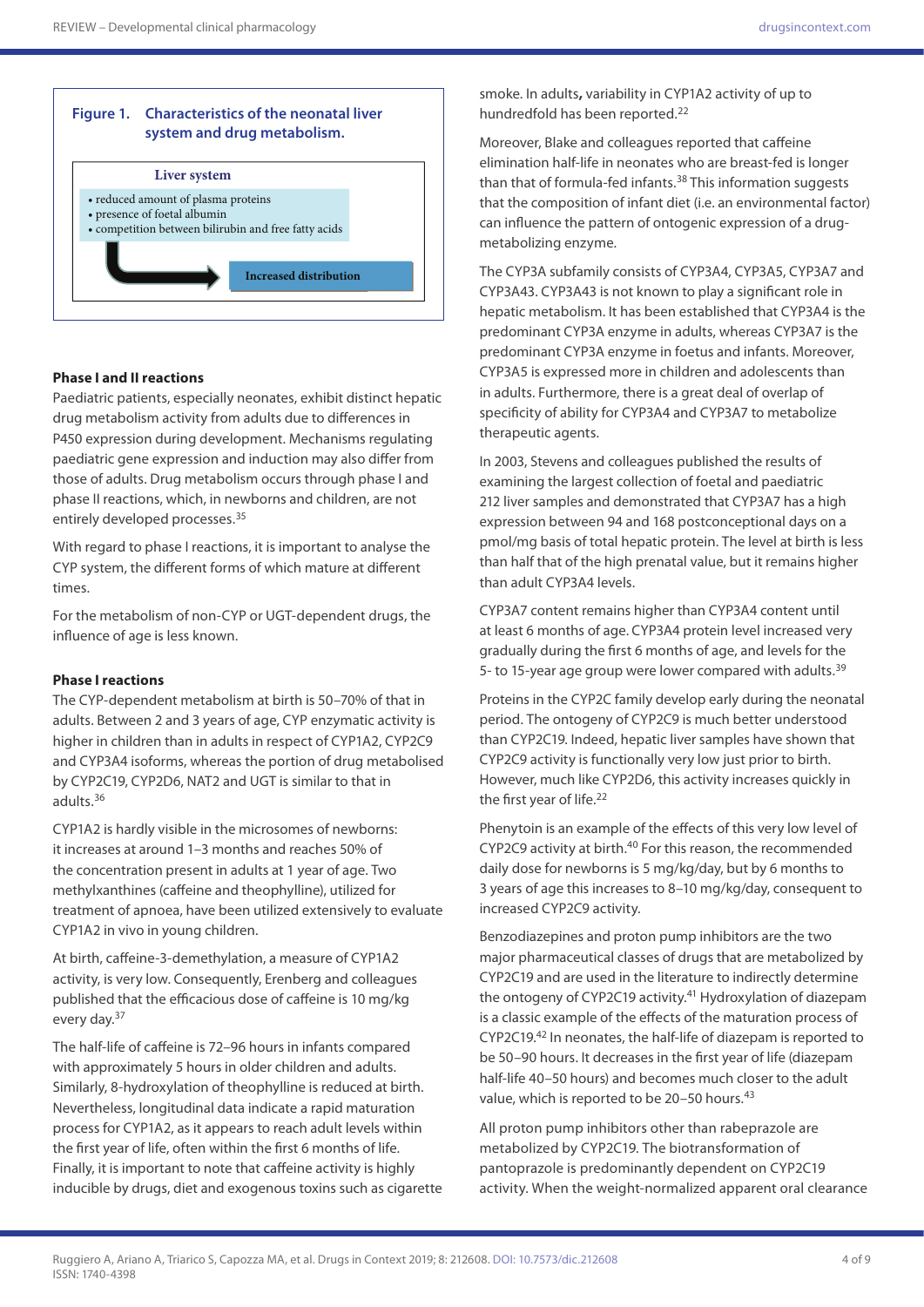of pantoprazole is examined in paediatric patients from 1 month to 16 years of age, a developmental profile for the acquisition of CYP2C19 activity is evident. As expected, exposures of the CYP2C19 metabolism-dependent proton pump inhibitors are universally increased in the youngest infants, when genetic polymorphisms of CYP2C19 are fully accounted for.44

CYP2D6 increases during the first postnatal week and, at 5 years of age the level reaches two thirds of that in adults. Finally, CYP2E increases after birth, reaching 40% of the value present in adults during the first year of life and finally concluding this value within the tenth year of life.<sup>32</sup>

### **Phase II reactions**

The phase II reactions include acetylation, methylation (between enzymes that promote the methylation there are the thio-methyltransferase, whose activity increases with increasing age both at hepatic and at renal levels), glucuronidation (which does not reach the levels present in adults before the first 3–6 months of life) and sulphation (which reaches maturity already at birth).

Neonatal glucuronidation of acetaminophen (a substrate for UGT1A6 and UGT1A9) and morphine (a UGT2B7 substrate) is decreased in newborns and young children compared with that in adolescents and adults. The activity reaches adult values between 2 and 6 months for morphine.<sup>1,45</sup>

Paracetamol is either sulphated or glucuronidated and thus provides us a drug substrate to simultaneously assess ontogeny of sulphation and glucuronidation in neonates and young infants.12,46

## Kidney excretion

Neonatal renal function is lower than expected on the basis of the body weight or body surface area, due to the reduced renal blood flow, lower capacity of the renal tubules to concentrate or acidify the urine, slower GFR and reduced transport system of organic ions for the active tubular secretion.<sup>47</sup>

The decreased GFR prolongs half-lives of drugs, delaying clearance. The GFR is directly dependent on gestational age and this effect is more pronounced in preterm neonates.<sup>22</sup> Consequently, in newborns and small children, drugs that require a renal excretion are eliminated much slower, with an increase in the plasma concentration and their potential toxicity (Figure 2).5,11,36,37 Many commonly used drugs, such as aminoglycosides, have clearances strongly correlated with glomerular function. The renal clearance of the drug increases with the increase in gestational age, postnatal age and body weight, which affects the mechanisms involved in the renal excretion, such as the GFR, active tubular excretion and tubular reabsorption.35

With regard to the development of the renal excretion system, renal filtration increases rapidly during the first 2 weeks of

#### **Figure 2. Characteristics of the neonatal renal system and drug metabolism.**

#### **Renal system**



life and reaches the same levels as in adults between the eighth and twelfth month of life, whereas tubular secretion is immature at birth and reaches the same levels as in adults during the first year of life.<sup>38</sup>

Absorption mechanisms along the tubule mature faster than tubular secretion. So, proximal tubule is rapidly able to reabsorb xenobiotics not retained by the glomerulus. For example, aminoglycosides undergo tubular reabsorption and may accumulate in the body.

Tubular secretion is particularly altered in neonates as a result of poor peritubular blood flow, shorter tubular length, reduced urine concentrating ability, lower urinary pH values and decreased energy for transporters as well as decreased transporters' expression. This particularly affects the excretion of penicillin and furosemide, the elimination of which depends on GFR.

Many mechanisms are involved in renal elimination, such as transport across the basolateral membrane, intracellular transport and secretion across the apical (brush border) membrane to the lumen. Drug transporters play a pivotal role in drug excretion in the proximal tubules and in the determination of the speed of drug elimination. Organic anion transporters (OATs), organic cation transporters (OCTs) and ABC transporters (e.g. P glycoprotein and MRPs) are the main renal transporters. Many drugs, such as ACE inhibitors, angiotensin receptor blockers, beta-lactam antibiotics or nonsteroidal anti-inflammatory drugs (NSAIDs), are transported by OATs. It is well established that organic anion secretion is low at birth and increases over the first few weeks of the neonatal period through specific maturation rather than growth and development of the kidney itself. In rats, the expression level of OAT1, OAT2 and OAT3 increases from birth to 45 days postpartum. Human newborn kidneys are only able to excrete p-aminohippurate (PAH; a substrate for the OATs) at 20–30% of adults levels, reaching adult excretion levels only by 7–8 months of age. Moreover, in mice, the maturation of the organic cation system seems to develop gradually. So, it seems that the OATs system functions mature more quickly than the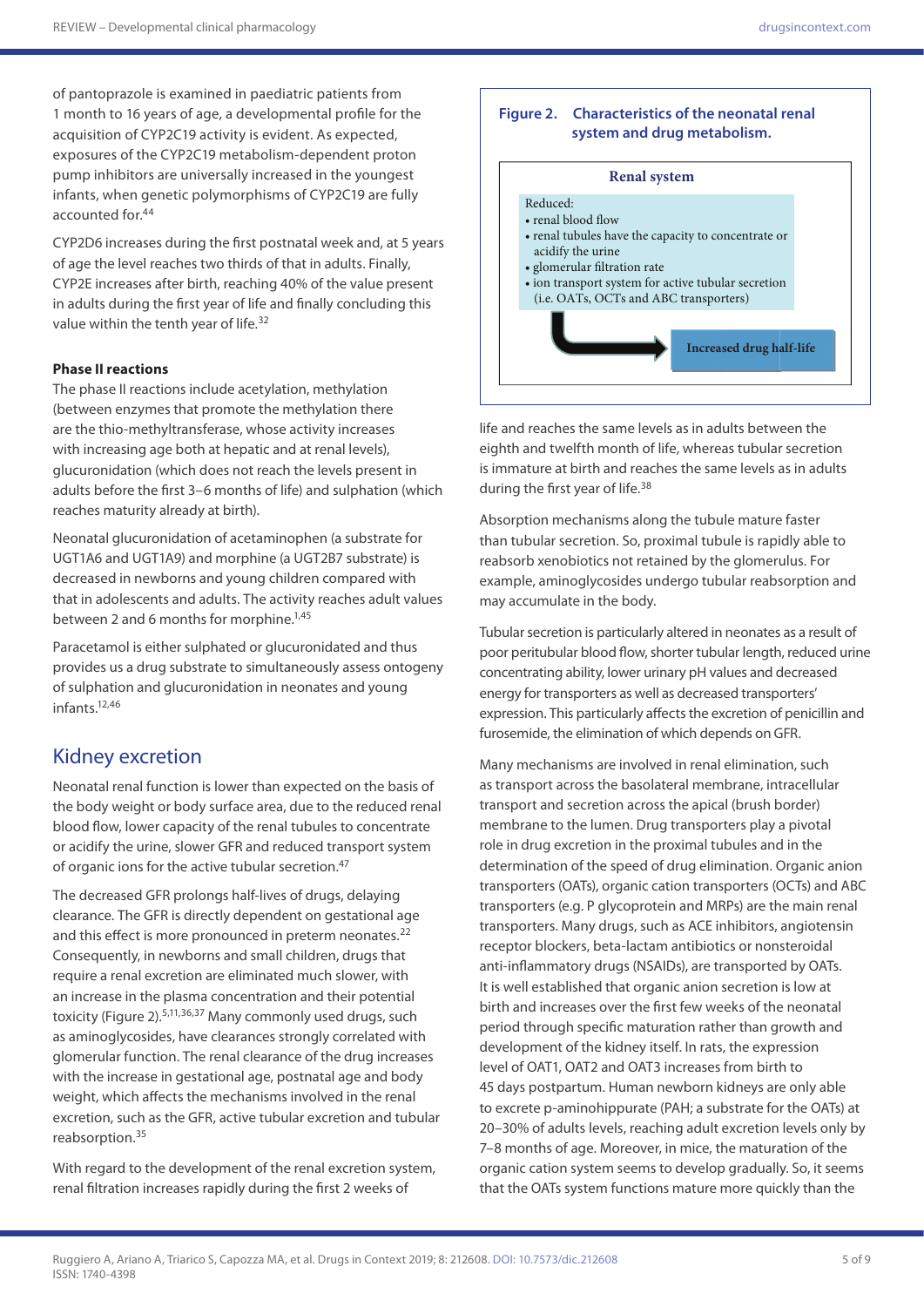OCTs. P-glycoprotein and multidrug resistance-related proteins 1 and 2 seem to also have specific age-dependent expression throughout kidney development. The maturational effect on transporter expression may facilitate drug interactions in newborns, but further studies are required for understanding tubular alterations in neonates.

Little is known about renal drug receptors (beta-adrenergic, RAS or dopaminergic receptors), their expression and pharmacogenomics in the neonatal immature kidney.<sup>48</sup>

Renal flow increases with age because cardiac output increases and the peripheral vascular resistances decrease. Kidneys in newborns receive only 5% of the cardiac output compared with 25% in adults. In addition, the renal flow seems to increase with the development of the renal tubules, reaching the same level as in adults at around 5 months.<sup>47</sup>

The GFR normalized for the body surface in newborns is reduced (equivalent to approximately 40 ml/min/1.73 m<sup>2</sup>, and reduced even more in premature babies) and reaches the adult rate between 6 and 12 months of age. Therefore, renally excreted drugs in newborns are eliminated more slowly, with a reduced plasma clearance and increased risk of adverse events.<sup>49-51</sup>

A reduction in renal blood flow or renal damage may result in a reduction of the GFR. Various perinatal problems (i.e. perinatal asphyxia, respiratory distress syndrome and jaundice) can cause renal stress and hypoperfusion and may impair renal glomerular and tubular functions, accelerating or delaying the maturation of drug disposition pathways. Moreover, in such conditions, neonates are often exposed to nephrotoxic medications, such as indomethacin or ibuprofen (NSAIDs), or drugs that interfere with the renin–angiotensin system, such as angiotensin-converting enzyme (ACE) inhibitors or AT-I type-angiotensin II blockers. Indeed, in neonates, a low GFR is maintained by a delicate balance between vasoconstrictor and vasodilator renal forces. NSAIDs can cause renal hypoperfusion through inhibition of the vasodilatory effect of prostaglandins on afferent arteries. ACE inhibitors and AT-I blockers interfere with the vasoconstricting effect of angiotensin II on the efferent

arteriole, thus reducing glomerular filtration pressure. Studies have shown that coadministration with ibuprofen may prolong the median serum half-life of amikacin and reduce the clearance of amikacin in very extremely preterm neonates (less than 31 weeks gestation). Moreover, NSAIDs can disrupt excretion of weak organic acids, potentiating toxicity of such xenobiotics. However, maternally administered drugs can also positively affect the neonatal kidney. For example, betamethasone is often prescribed to pregnant women to accelerate foetal lung maturation. Prenatal administration of glucocorticoids induces a positive maturational effect on both GFR and tubular functions. Animal studies suggest a vasodilatory action of glucocorticoids on the glomerular microvessels, leading to an improvement in renal blood flow and GFR. Moreover, betamethasone directly affects tubular function through an increase in the NA/K ATPase activity and increased expression and activity of tubular ionic transporters.48

## **Conclusions**

Paediatric and adult populations show significant differences with regard to the absorption, distribution, metabolism and excretion of various drugs. Newborns are neither small adults nor small children. In various paediatric age bands, it is possible to encounter different pharmacokinetic behaviours that are strongly influenced not only by age but also by body weight. Neonatal drug therapy should be based on a critical interpretation of available data and an understanding of foetal development and maturation processes and how diseases can affect the bio-arrangement of the drug in this specific population. Although there is a significant amount of literature that describes the ontogenesis and maturation aspects of pharmacokinetics in the foetus, a greater degree of clarity about the ontogenesis of the isozymes and the influence of pharmacogenomics in newborns is required. The understanding of the differences with respect to adulthood is fundamental to determine the correct dosage of drugs, to achieve the desired therapeutic effect to maximize therapy effectiveness and limit the toxic effects.

**Contributions:** All authors contributed equally to the preparation of this review. All named authors meet the International Committee of Medical Journal Editors (ICMJE) criteria for authorship for this article, take responsibility for the integrity of the work as a whole, and have given their approval for this version to be published.

**Disclosure and potential conflicts of interest:** The authors declare that they have no conflicts of interest. The International Committee of Medical Journal Editors (ICMJE) Potential Conflicts of Interests form for the authors is available for download at <http://www.drugsincontext.com/wp-content/uploads/2019/09/dic.212608-COI.pdf>

**Acknowledgements:** This work was technically supported by "Sara un angelo con la bandana Onlus". We thank them for their dedicated patient care.

**Funding declaration:** There was no funding associated with the preparation of this article.

**Copyright:** Copyright © 2019 Ruggiero A, Ariano A, Triarico S, Capozza MA, Ferrara P, Attinà G [https://doi.org/10.7573/dic.212608.](https://doi.org/10.7573/dic.212608) Published by Drugs in Context under Creative Commons License Deed CC BY NC ND 4.0 which allows anyone to copy, distribute, and transmit the article provided it is properly attributed in the manner specified below. No commercial use without permission.

**Correct attribution:** Copyright © 2019 Ruggiero A, Ariano A, Triarico S, Capozza MA, Ferrara P, Attinà G. Published by Drugs in Context under Creative Commons License Deed CC BY NC ND 4.0.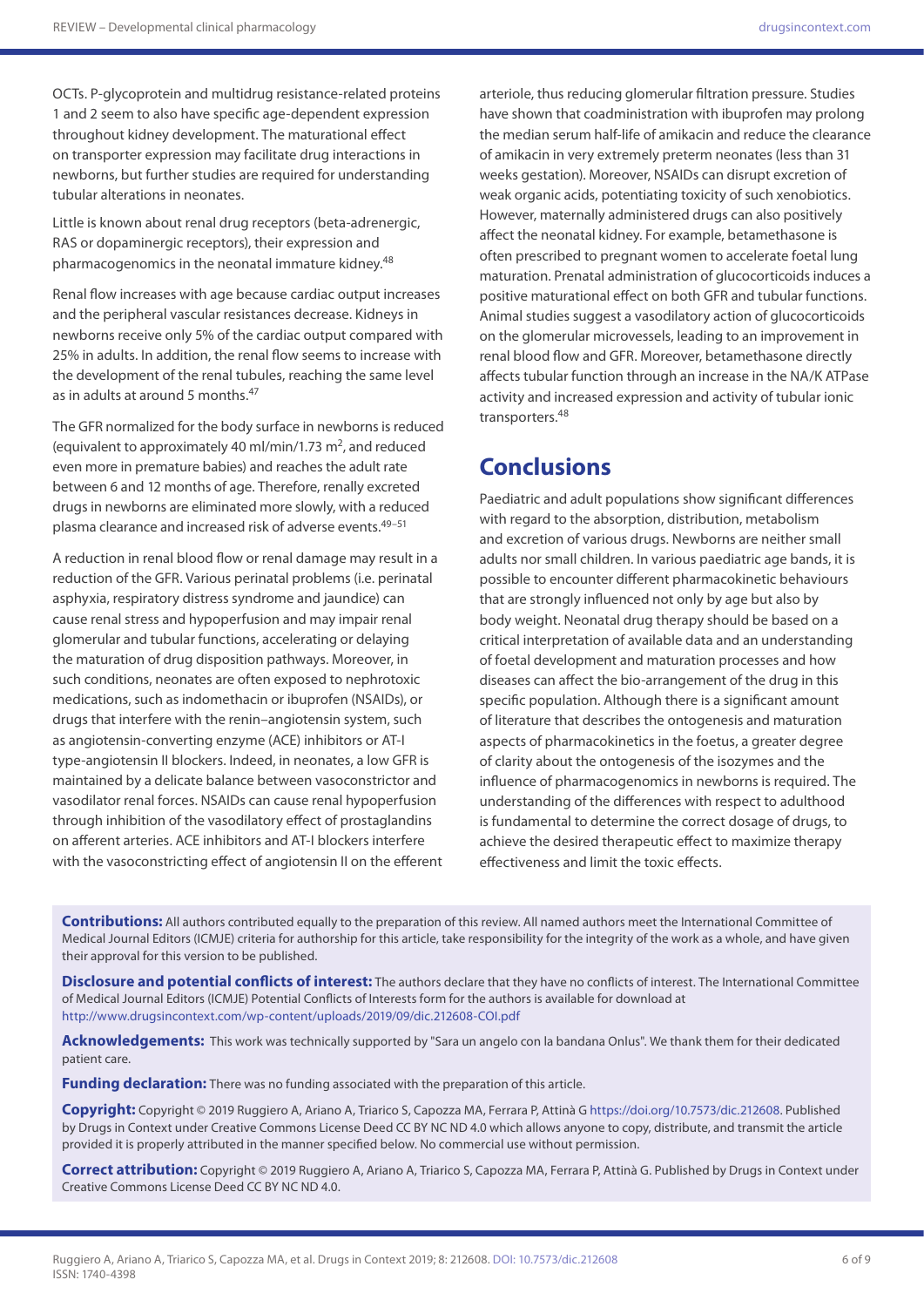**Article URL:** <https://www.drugsincontext.com/neonatal-pharmacology-and-clinical-implications/>

**Correspondence:** Antonio Ruggiero, MD (ORCID 0000-0002-6052-3511), Paediatric Oncology Unit, Fondazione Policlinico Universitario A. Gemelli IRCCS, Largo A. Gemelli 8, 00168 Rome, Italy. [antonio.ruggiero@unicatt.it](mailto:antonio.ruggiero@unicatt.it)

**Provenance:** invited; externally peer reviewed.

**Submitted:** 5 July 2019; **Peer review comments to author:** 24 July 2019; **Revised manuscript received:** 10 September 2019; **Accepted:** 17 September 2019; **Publication date:** 14 October 2019.

**Drugs in Context** is published by BioExcel Publishing Ltd. Registered office: Plaza Building, Lee High Road, London, England, SE13 5PT.

BioExcel Publishing Limited is registered in England Number 10038393. VAT GB 252 7720 07.

For all manuscript and submissions enquiries, contact the Editor-in-Chief [gordon.mallarkey@bioexcelpublishing.com](mailto:gordon.mallarkey@bioexcelpublishing.com)

For all permissions, rights and reprints, contact David Hughes [david.hughes@bioexcelpublishing.com](mailto:david.hughes@bioexcelpublishing.com)

## **References**

- 1. Kearns GL, Abdel-Rahman SM, Alander SW, Blowey DL, Leeder JS, Kauffman RE. Developmental pharmacology drug disposition, action, and therapy in infants and children. *N Engl J Med*. 2003;349(12):1157–1167. <http://doi.org/10.1056/NEJMra035092>
- 2. Seyberth HW, Kauffman RE. Basics and dynamics of neonatal and pediatric pharmacology. *Handb Exp Pharmacol*. 2011;205:3–49. [http://doi.org/10.1007/978-3-642-20195-0\\_1](http://doi.org/10.1007/978-3-642-20195-0_1)
- 3. Smits A, Annaert P, Allegaert K. Drug disposition and clinical practice in neonates: cross talk between developmental physiology and pharmacology. *Int J Pharm*. 2013;452(1–2):8–13.<http://doi.org/10.1016/j.ijpharm.2012.03.035>
- 4. Allegaert K, van den Anker J. Neonatal drug therapy: the first frontier of therapeutics for children. *Clin Pharmacol Ther*. 2015;98(3):288–297.<http://doi.org/10.1002/cpt.166>.
- 5. Allegaert K, van den Anker JN, Naulaers G, de Hoon J. Determinants of drug metabolism in early neonatal life. *Curr Clin Pharmacol*. 2007;2(1):23–29.<https://doi.org/10.2174/157488407779422294>
- 6. Smits A, Kulo A, de Hoon JN, Allegaert K. Pharmacokinetics of drugs in neonates: pattern recognition beyond compound specific observations. *Curr Pharm Des*. 2012;18(21):3119–3146.<https://doi.org/10.2174/1381612811209023119>
- 7. Allegaert K, van de Velde M, van den Anker J. Neonatal clinical pharmacology. *Paediatr Anaesth*. 2014;24(1):30–38. <http://doi.org/10.1111/pan.12176>
- 8. Allegaert K, de Hoon J, Verbesselt R, Naulaers G, Murat I. Maturational pharmacokinetics of single intravenous bolus of propofol. *Paediatr Anaesth*. 2007;17(11):1028–1034. <https://doi.org/10.1111/j.1460-9592.2007.02285.x>
- 9. Cefalo G, Massimino M, Ruggiero A, et al. Temozolomide is an active agent in children with recurrent medulloblastoma/primitive neuroectodermal tumor: an Italian multi-institutional phase II trial. *Neuro Oncol*. 2014;16(5):748–753. <http://doi.org/10.1093/neuonc/not320>
- 10. Allegaert K, Mian P, van den Anker JN. Developmental pharmacokinetics in neonates: maturational changes and beyond. *Curr Pharm Des*. 2017;23(38):5769–5778.<http://doi.org/0.2174/1381612823666170926121124>.
- 11. Allegaert K, van den Anker JN. Clinical pharmacology in neonates: small size, huge variability. *Neonatology*. 2014;105(4):344–349. <http://doi.org/10.1159/000360648>
- 12. Allegaert K, Van Den Anker JN, Tayman C, De Hoon J. Determinants of variability in clearance of exogenous compounds in neonates. *Verh K Acad Geneeskd Belg*. 2009;71(3):141–164.
- 13. Anderson GD, Lynn AM. Optimizing pediatric dosing: a developmental pharmacologic approach. *Pharmacotherapy*. 2009;29(6):680–690. <http://doi.org/10.1592/phco.29.6.680>
- 14. Ku LC, Smith PB. Dosing in neonates: special considerations in physiology and trial design. *Pediatr Res*. 2015;77:2–9. <http://doi.org/10.1038/pr.2014.143>
- 15. Wang J, Avant D, Green D, et al. A survey of neonatal pharmacokinetic and pharmacodynamic studies in pediatric drug development. *Clin Pharmacol Ther*. 2015;98(3):328–335. <http://doi.org/10.1002/cpt.149>
- 16. Coppini R, Simons SHP, Mugelli A, Allegaert K. Clinical research in neonates and infants: challenges and perspectives. *Pharmacol Res*. 2016;108:80–87. <http://doi.org/10.1016/j.phrs.2016.04.025>
- 17. Strolin Benedetti M, Baltes EL. Drug metabolism and disposition in children. *Fundam Clin Pharmacol*. 2003;17(3):281–299. <https://doi.org/10.1046/j.1472-8206.2003.00140.x>
- 18. Tayman C, Rayyan M, Allegaert K. Neonatal pharmacology: extensive interindividual variability despite limited size. *J Pediatr Pharmacol Ther*. 2011;16(3):170–184.<http://doi.org/10.5863/1551-6776-16.3.170>
- 19. Regazzi M, Stronati M. Pharmacological aspects of anti-infective therapy in neonates. *Early Hum Dev*. 2014;90(Suppl 1):S1–S3. [http://doi.org/10.1016/S0378-3782\(14\)70001-5](http://doi.org/10.1016/S0378-3782(14)70001-5)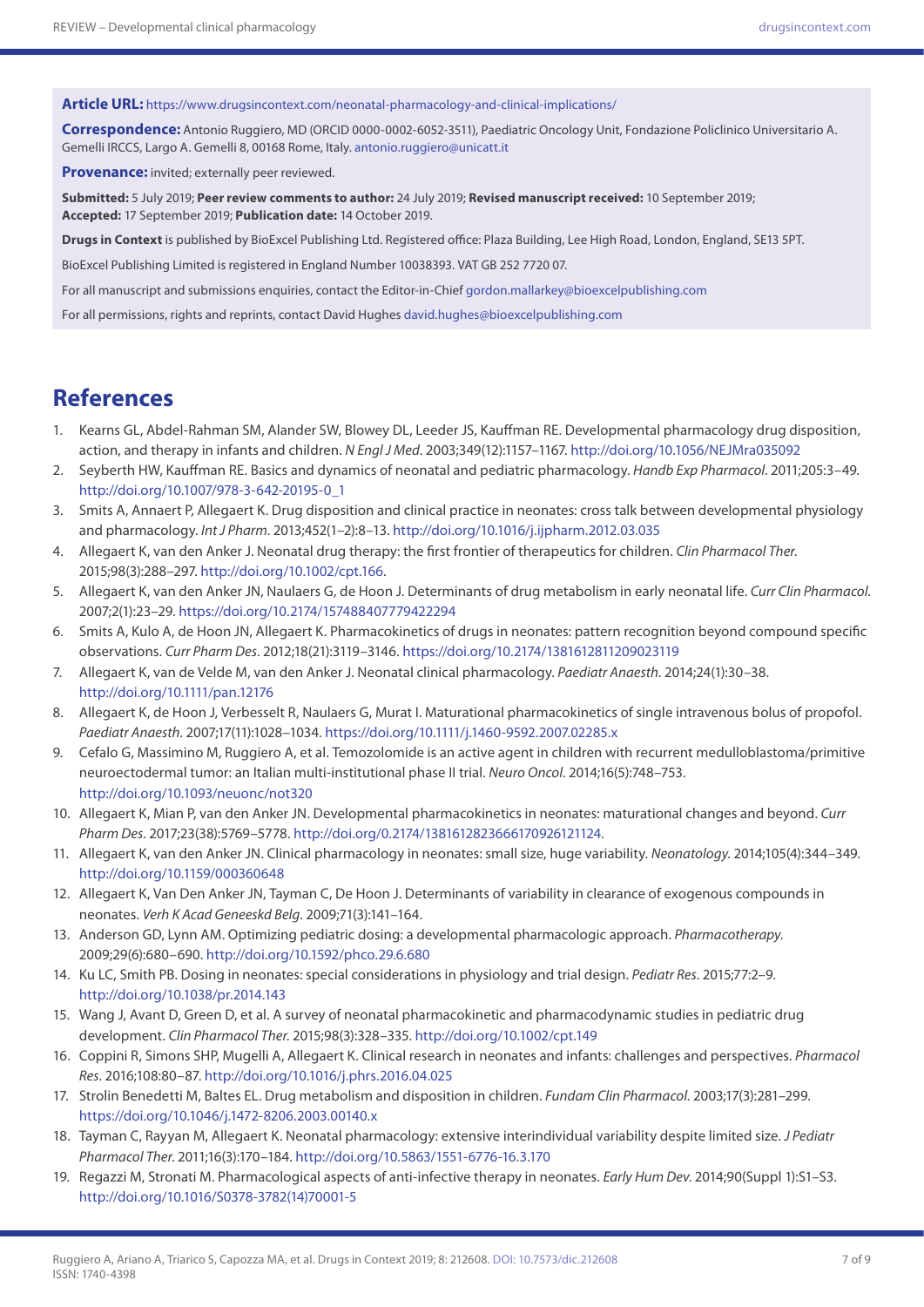- 20. Ruggiero A, Rizzo D, Attinà G, et al. Phase I study of temozolomide combined with oral etoposide in children with recurrent or progressive medulloblastoma. *Eur J Cancer*. 2010;46(16):2943–2949. <http://doi.org/10.1016/j.ejca.2010.05.016>
- 21. Loebstein R, Koren G. Clinical pharmacology and therapeutic drug monitoring in neonates and children. *Pediatr Rev*. 1998;19(12):423–428.<http://doi.org/10.1542/pir.19-12-423>
- 22. Van den Anker JN, Schwab M, Kearns GL. Developmental pharmacokinetics. *Handb Exp Pharmacol*. 2011;205:51–75. [http://doi.org/10.1007/978-3-642-20195-0\\_2](http://doi.org/10.1007/978-3-642-20195-0_2)
- 23. Yapucu Güneş Ü, Ceylan B, Bayındır P. Is the ventrogluteal site suitable for intramuscular injections in children under the age of three? *J Adv Nurs*. 2016;72(1):127–134. <http://doi.org/10.1111/jan.12813>
- 24. Hansen TG, O'Brien K, Morton NS, Rasmussen SN. Plasma paracetamol concentrations and pharmacokinetics following rectal administration in neonates and young infants. *Acta Anaesthesiol Scand*. 1999;43(8):855–859. <http://doi.org/10.1034/j.1399-6576.1999.430813.x>
- 25. Linakis MW, Roberts JK, Lala AC, et al. Challenges associated with route of administration in neonatal drug delivery. *Clin Pharmacokinet*. 2016;55(2):185–196. <http://doi.org/10.1007/s40262-015-0313-z>
- 26. Rizzo D, Ruggiero A, Martini M, Rizzo V, Maurizi P, Riccardi R. Molecular biology in pediatric high-grade glioma: impact on prognosis and treatment. *Biomed Res Int*. 2015;2015:215135.<http://doi.org/10.1155/2015/215135>
- 27. Lorenz JM, Kleinman LI, Ahmed G, Markarian K. Phases of fluid and electrolyte homeostasis in the extremely low birth weight infant. *Pediatrics*. 1995;96(3 Pt 1):484–489.
- 28. Modi N. Clinical implications of postnatal alterations in body water distribution. *Semin Neonatol*. 2003;8(4):301–306. [http://doi.org/10.1016/S1084-2756\(03\)00043-5](http://doi.org/10.1016/S1084-2756(03)00043-5)
- 29. Notarianni LJ. Plasma protein binding of drugs in pregnancy and in neonates. *Clin Pharmacokinet*. 1990;18(1):20–36. <http://doi.org/10.2165/00003088-199018010-00002>
- 30. Ruggiero A, Conter V, Milani M, et al. Intrathecal chemotherapy with antineoplastic agents in children. *Paediatr Drugs*. 2001;3(4):237–246.
- 31. Pardridge WM. The blood-brain barrier: bottleneck in brain drug development. *NeuroRx*. 2005;2(1):3–14. <http://doi.org/10.2165/00128072-200103040-00001>
- 32. Ballabh P, Braun A, Nedergaard M. The blood-brain barrier: an overview: structure, regulation, and clinical implications. *Neurobiol Dis*. 2004;16(1):1–13.<http://doi.org/10.1016/j.nbd.2003.12.016>
- 33. Ruggiero A, Rizzo D, Trombatore G, Maurizi P, Riccardi R. The ability of mannitol to decrease cisplatin-induced nephrotoxicity in children: real or not? *Cancer Chemother Pharmacol*. 2016;77(1):19–26. <http://doi.org/10.1007/s00280-015-2913-6>
- 34. Ruggiero A, Ferrara P, Attinà G, Rizzo D, Riccardi R. Renal toxicity and chemotherapy in children with cancer. *Br J Clin Pharmacol*. 2017;83(12):2605–2614.<http://doi.org/10.1111/bcp.13388>
- 35. Piekos S, Pope C, Ferrara A, Zhong XB. Impact of drug treatment at neonatal ages on variability of drug metabolism and drug– drug interactions in adult life. *Curr Pharmacol Rep*. 2017;3(1):1–9.<http://doi.org/10.1007/s40495-016-0078-6>
- 36. Fanni D, Ambu R, Gerosa C, et al. Cytochrome P450 genetic polymorphism in neonatal drug metabolism: role and practical consequences towards a new drug culture in neonatology. *Int J Immunopathol Pharmacol*. 2014;27(1):5–13. <http://doi.org/10.1177/039463201402700102>
- 37. Erenberg A, Leff RD, Haack DG, Mosdell KW, Hicks GM, Wynne BA. Caffeine citrate for the treatment of apnea of prematurity: a double-blind, placebo-controlled study. *Pharmacotherapy*. 2000;20:644–652. <http://doi.org/10.1592/phco.20.7.644.35167>
- 38. Blake MJ, Abdel-Rahman SM, Pearce RE, Leeder JS, Kearns GL. Effect of diet on the development of drug metabolism by cytochrome P-450 enzymes in healthy infants. *Pediatr Res*. 2006;60:717–723. <http://doi.org/10.1203/01.pdr.0000245909.74166.00>
- 39. Stevens JC, Hines RN, Gu C, et al. Developmental expression of the major human hepatic CYP3A enzymes. *J Pharmacol Exp Ther*. 2003;307(2):573–582. <http://doi.org/10.1124/jpet.103.054841>
- 40. Suzuki Y, Mimaki T, Cox S, Koepke J, Hayes J, Walson PD. Phenytoin age-dose concentration relationship in children. *Ther Drug Monitor*. 1994;16(2):145–150.<http://doi.org/10.1097/00007691-199404000-00006>
- 41. Kearns GL, Winter HS. Proton pump inhibitors in pediatrics: relevant pharmacokinetics and pharmacodynamics. *J Pediatr Gastroenterol Nutr*. 2003;37(Suppl I):S52–S59. <http://doi.org/10.1097/00005176-200311001-00011>
- 42. Jung F, Richardson TH, Raucy JL, Johnson EF. Diazepam metabolism by cDNA-expressed human 2C P450s: identification of P4502C18 and P4502C19 as low K(M) diazepam N-demethylases. *Drug Metab Dispos*. 1997;25:133–139.
- 43. Klotz U. The role of pharmacogenetics in the metabolism of antiepileptic drugs: pharmacokinetics and therapeutic implications. *Clin Pharmacokinet*. 2007;46:271–279.<http://doi.org/10.2165/00003088-200746040-00001>
- 44. Kearns GL, Anderson T, James LP, et al. Omeprazole disposition in children following single dose administration. *J Clin Pharmacol*. 2003;43:840–848.<http://doi.org/10.1177/0091270003256122>
- 45. Bouwmeester NJ, Anderson BJ, Tibboel D, Holford NH. Developmental pharmacokinetics of morphine and its metabolites in neonates, infants and young children. *Br J Anaesth*. 2004;92(2):208–217.<http://doi.org/10.1093/bja/aeh042>